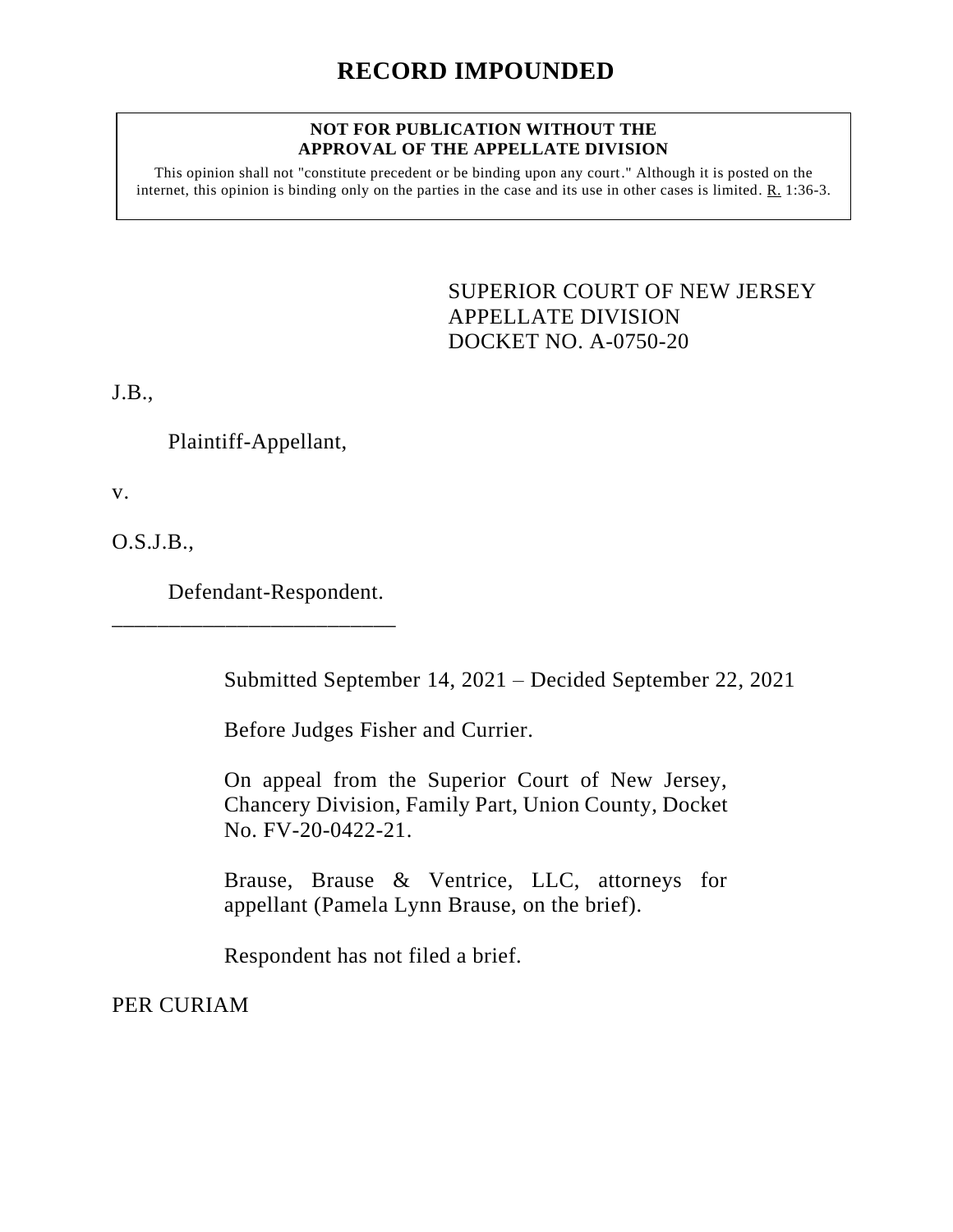Plaintiff J.B. filed a complaint against his wife, defendant O.S.J.B., under the Prevention of Domestic Violence Act, N.J.S.A. 2C:25-17 to -35, alleging false imprisonment and harassment. At the final hearing, both parties were represented by counsel. Plaintiff testified on his own behalf and called to testify a police officer who responded to the scene after the occurrence of the incident in question. Defendant and her sister, who was present during the incident, also testified. At the hearing's conclusion, the trial judge rendered oral factual findings. He found plaintiff lacked credibility and concluded plaintiff failed to sustain his burden of proof. The complaint was dismissed.

Plaintiff appeals, arguing: (1) the judge's findings were "contrary to the substantial and credible evidence that defendant committed acts of domestic violence" and that he was in "need[] [of] the protection of a restraining order"; and (2) the judge erred in denying his request to admit into evidence certain photographs depicting his claimed injuries. We find insufficient merit in these arguments to warrant further discussion in a written opinion. R.  $2:11-3(e)(1)(E)$ . We add only the following few comments.

Specifically, plaintiff alleged and testified that on September 21, 2020, while the parties were putting their children to bed, defendant argued with him about a missing bracelet. According to plaintiff, defendant called her sister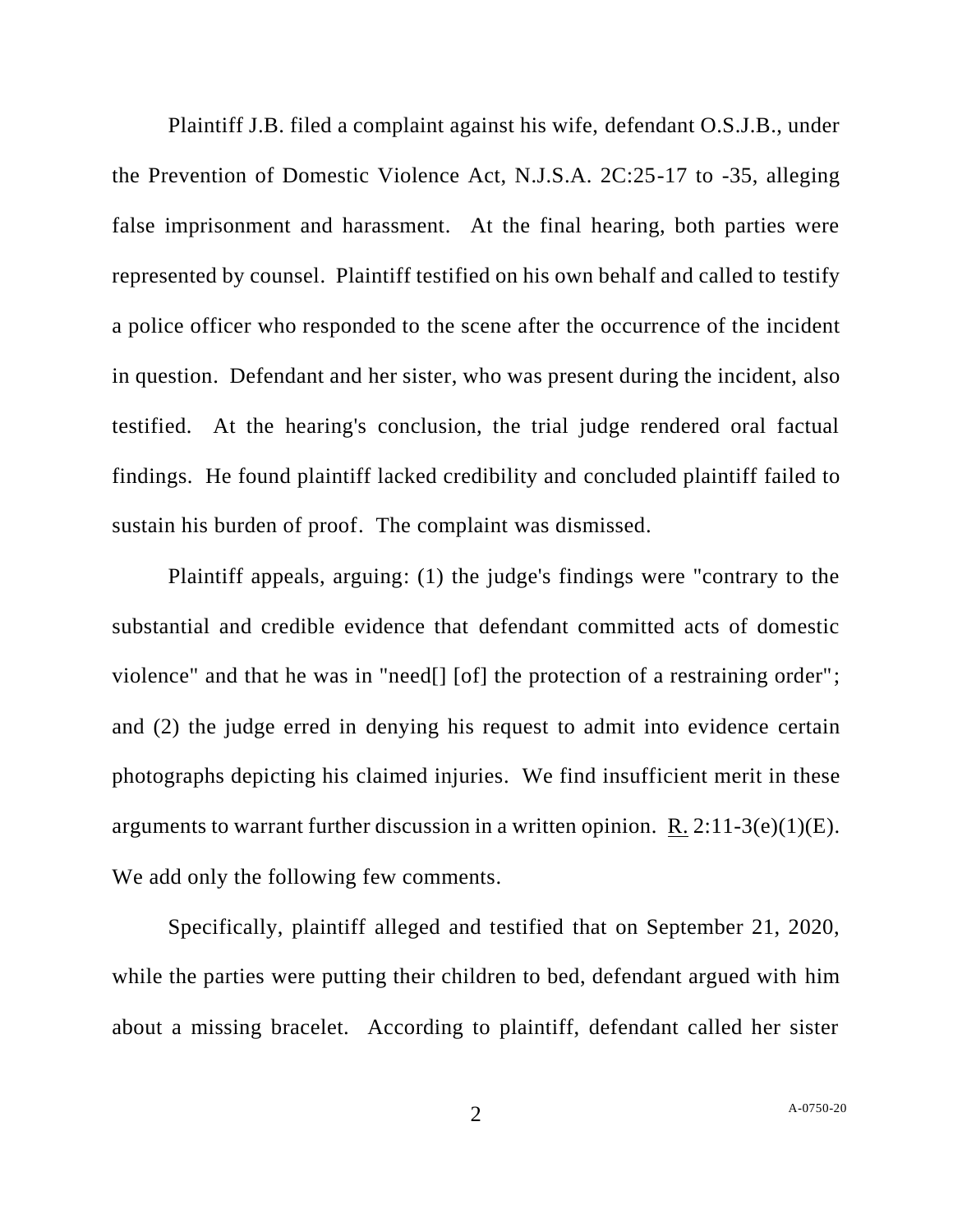during this argument and her sister arrived and "joined forces" with defendant in the argument about the bracelet. He also claimed that both defendant and her sister attempted to prevent plaintiff from leaving the apartment. Plaintiff called 9-1-1 and waited outside the apartment until police arrived. When they arrived, police escorted plaintiff back into the residence so he could retrieve some personal property and leave.

Plaintiff also testified that in August 2020, about six weeks earlier, defendant punched him and bit his arm, and that in May 2020 defendant stabbed him with a pair of scissors.

The judge appropriately recognized that the alleged acts of domestic violence – false imprisonment and harassment – were based on the September 20, 2020 events, and that the parties sharply disagreed about what had then occurred. In assessing their versions of that event, the judge correctly observed that it was plaintiff's burden to demonstrate his version was more likely true than defendant's. He concluded – having seen and heard the parties and other witnesses testify – that plaintiff was not a credible witness. According to the judge, plaintiff was "evasive" and on many occasions "inconsistent." Plaintiff's responses to questions were at times, in the judge's view, "very cagey." The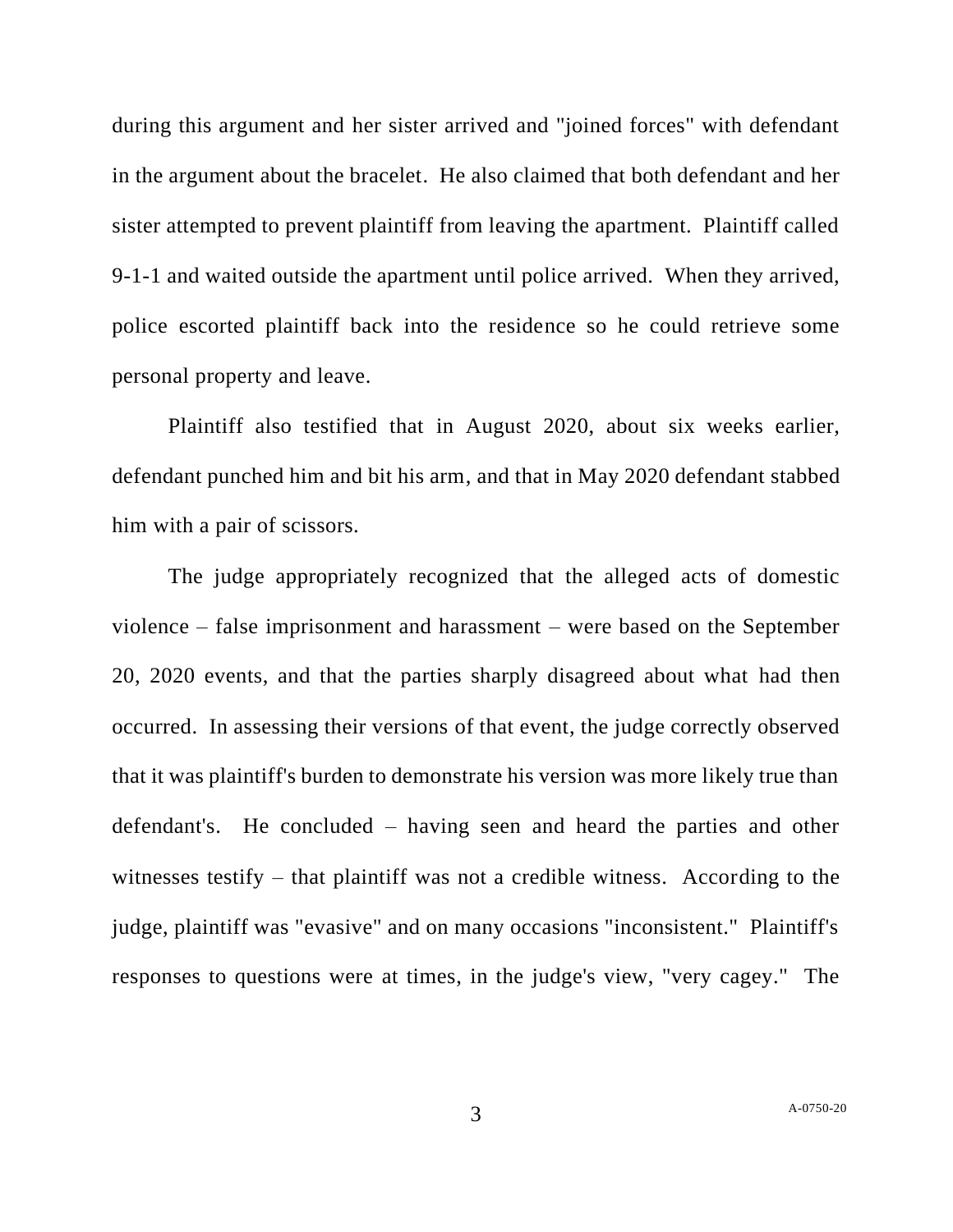judge also stated that plaintiff's testimony about the August incident was "ridiculous" and so inconsistent and evasive that he "couldn't even follow" it.

The judge went on to find that even if he found plaintiff credible, defendant's version was "just as plausible as" plaintiff's and that defendant's version was corroborated by her sister. The judge also doubted plaintiff's allegations of prior domestic violence in May and August of 2020. And he concluded by stating that even if plaintiff had proven his claim, a final restraining order was not warranted because plaintiff's testimony that he was in fear defendant would "kill him" was "incredible."

All these findings were based on the judge's view of the parties' and other witnesses' credibility and are entitled to our deference. Cesare v. Cesare, 154 N.J. 394, 411-12 (1998). Plaintiff has presented no persuasive reason why we should intervene or second-guess the judge's thorough factual findings.

We lastly observe that plaintiff's second point – that the judge erred in refusing to admit photographs of injuries plaintiff sustained in the alleged August 2020 incident – was erroneous. The record reveals that the judge admitted one photograph of the alleged injury and denied admission of the others – of which plaintiff now complains – because they were cumulative. Considering that the photographs relate only to an alleged prior act of domestic